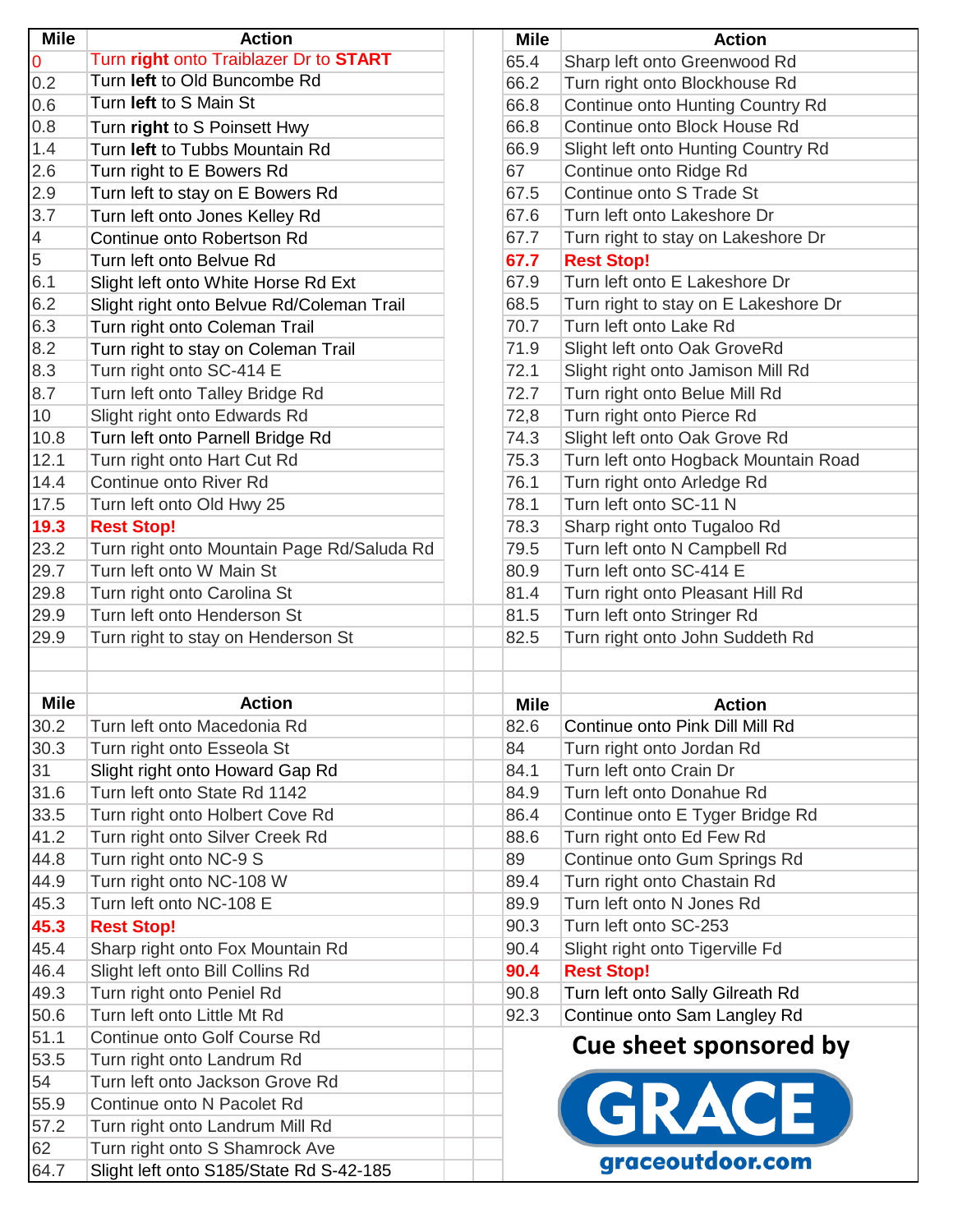| <b>Mile</b> | <b>Action</b>                      | <b>Mile</b> | <b>Action</b> |
|-------------|------------------------------------|-------------|---------------|
| 93.1        | Turn right onto E Old Mill Rd      |             |               |
| 94.3        | Turn left to stay on E Old Mill Rd |             |               |
| 94.8        | Turn left onto Velvue School Rd    |             |               |
| 95.6        | Turn right onto McCauley Rd        |             |               |
| 96.5        | Turn left onto Shelton Rd          |             |               |
| 97.4        | Turn right onto Tigerville Rd      |             |               |
| 97.5        | Turn left onto Enoree Rd           |             |               |
| 97.8        | Turn right onto Bridwell Way       |             |               |
| 98.2        | Continue straight onto Hawkins Rd  |             |               |
| 99.1        | Continue onto N Poinsett Hwy       |             |               |
| 99.9        | Turn left onto S Main St           |             |               |
| 100.3       | Turn right onto Roe Rd             |             |               |
| 100.3       | Turn left onto Old Buncombe Rd     |             |               |
| 100.6       | Turn right onto Trailblazer Dr     |             |               |
|             |                                    |             |               |
|             |                                    |             |               |
|             |                                    |             |               |
|             |                                    |             |               |
|             |                                    |             |               |
|             |                                    |             |               |
|             |                                    |             |               |
|             |                                    |             |               |
|             |                                    |             |               |
|             |                                    |             |               |
|             |                                    |             |               |
|             |                                    |             |               |
|             |                                    |             |               |
|             |                                    |             |               |
|             |                                    |             |               |
| <b>Mile</b> | <b>Action</b>                      | <b>Mile</b> | <b>Action</b> |
|             |                                    |             |               |
|             |                                    |             |               |
|             |                                    |             |               |